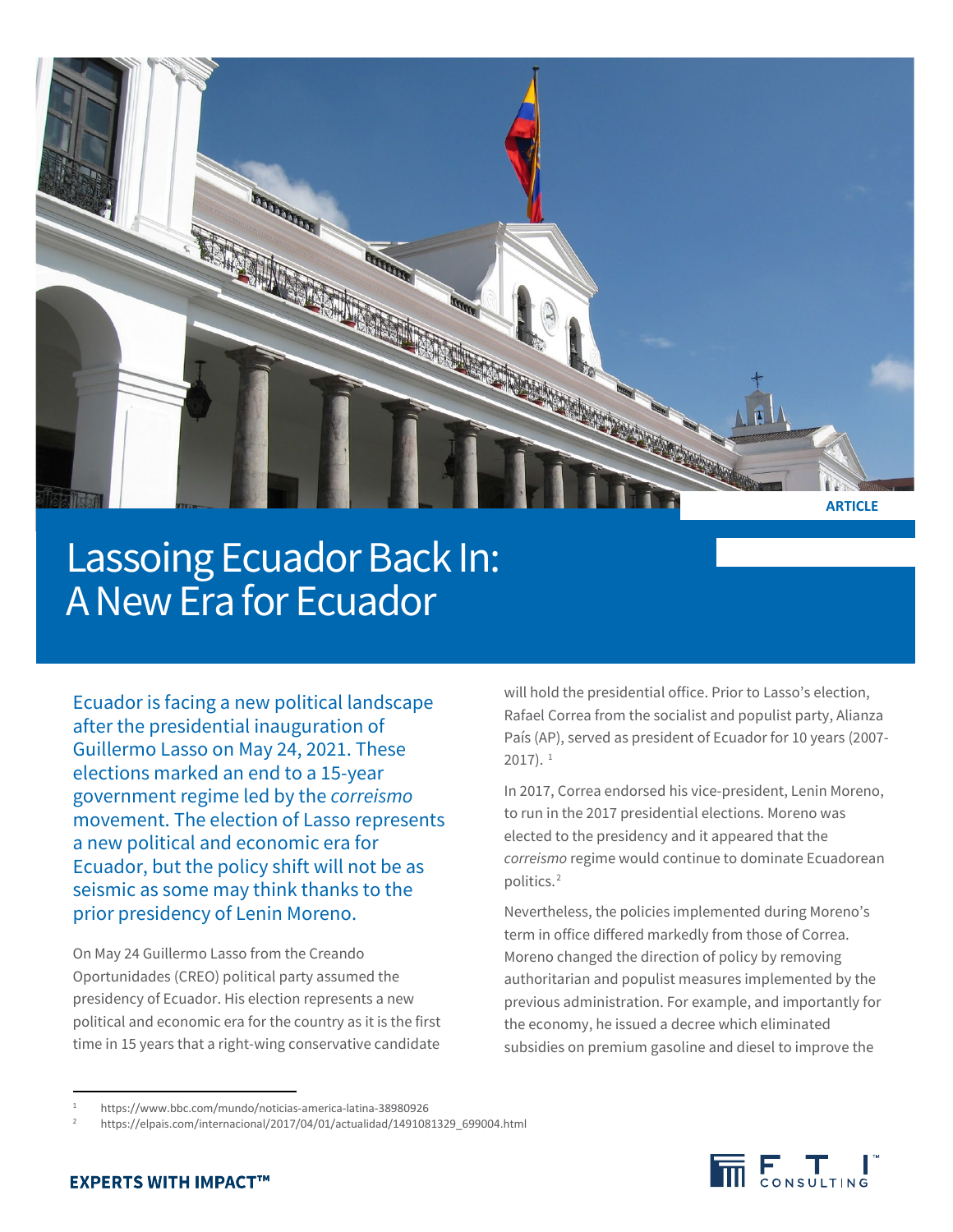national debt. [3](#page-1-0) Moreover, he commenced negotiations with the International Monetary Fund (IMF) and achieved external debt relief for Ecuador.<sup>[4](#page-1-1)</sup> Moreno's government implemented steps towards recovering Ecuador's economy and employing pro-business policies. These policy and legislative changes show that, even though Lasso represents a political shift in Ecuador, Moreno's administration had already started to turn the *pink tide*. Overall, there appears to be a definite trend in Ecuador away from populist socialism towards a pro-business stance. Lasso's victory in 2021 reinforces the emergence of this mercantile friendly change.

Now, the question arises, what does Lasso's election mean for Ecuador's commercial future?

#### **Business Environment and Economic Opportunities**

Lasso's election has provided optimism for the local and international business communities who now view Ecuador's government as a pro-business administration that is open to international trade and foreign direct investment. During his inauguration speech, Lasso stated that: "*Today, Ecuador opens its doors to world trade. To the Pacific Alliance. To free trade agreements with our greatest allies. We will insert ourselves fully into the world to seek free and fair trade."*[5](#page-1-2)

In the early days of his administration, Lasso has sought to foster international trade with Ecuador's main trade allies by pursuing free trade agreements (FTA). In addition, Lasso has openly stated that he would not increase taxes and that he will pursue additional reforms that will make Ecuador more competitive for foreign investors. In December 2020, the United States and Ecuador signed a first-phase trade agreement; a step that makes clear that one of Lasso's priorities on international trade is implementing a fully executed FTA with the United States.<sup>[6](#page-1-3)</sup>

Furthermore, Lasso stated that he wants Ecuador to join the regional trade bloc, the Pacific Alliance, which currently consists of Chile, Colombia, Mexico and Peru. This signifies that, in addition to improving trade and investment relations with the United States, Ecuador's new government is seeking to improve economic relations with like-minded countries in the Latin American region.<sup>[7](#page-1-4)</sup>



Furthermore, Lasso has openly stated that he would not increase taxes and that he will pursue additional reforms that will make Ecuador more competitive for winning foreign investment. Lasso has proposed eliminating the Tax on the Exit of Foreign Currency (ISD), the possibility of the eliminating of the Value Added Tax (VAT) on four holidays per year, and eliminating the 2% tax on the income of micro-enterprises. [8](#page-1-5)

### **Political challenges**

Even though Lasso's election should provide optimism for foreign busines investment, and this is without a doubt a good news story in a COVID-19 ravaged region, the new president faces several potential challenges in implementing his economic proposals. First and foremost, Lasso's main political challenge involves gathering sufficient congressional support for his legislative agenda. The new congress in Ecuador, which was inaugurated on



## **EXPERTS WITH IMPACT™**

-

<span id="page-1-0"></span><sup>3</sup> https://www.elmundo.es/internacional/2019/10/09/5d9cd3a4fdddff97378b4570.html

<span id="page-1-1"></span><sup>4</sup> https://elpais.com/economia/2020-08-03/ecuador-logra-un-alivio-de-su-deuda-externa-de-1540-millones-de-dolares-y-cinco-anos-degracia.html

<span id="page-1-2"></span><sup>5</sup> https://www.semana.com/mundo/articulo/esto-dijo-guillermo-lasso-en-su-primer-discurso-como-presidente-de-ecuador/202134/

<span id="page-1-4"></span><span id="page-1-3"></span><sup>6</sup> https://www.primicias.ec/noticias/economia/acuerdos-marcan-agenda-comercio-lasso/

<sup>7</sup> https://www.eluniverso.com/noticias/politica/ingreso-ecuador-alianza-pacifico-requiere-suscripcion-acuerdo-comercial-mexico-nota/

<span id="page-1-5"></span><sup>8</sup> https://www.primicias.ec/noticias/politica/agenda-legislativa-lasso-cuatro-proyectos/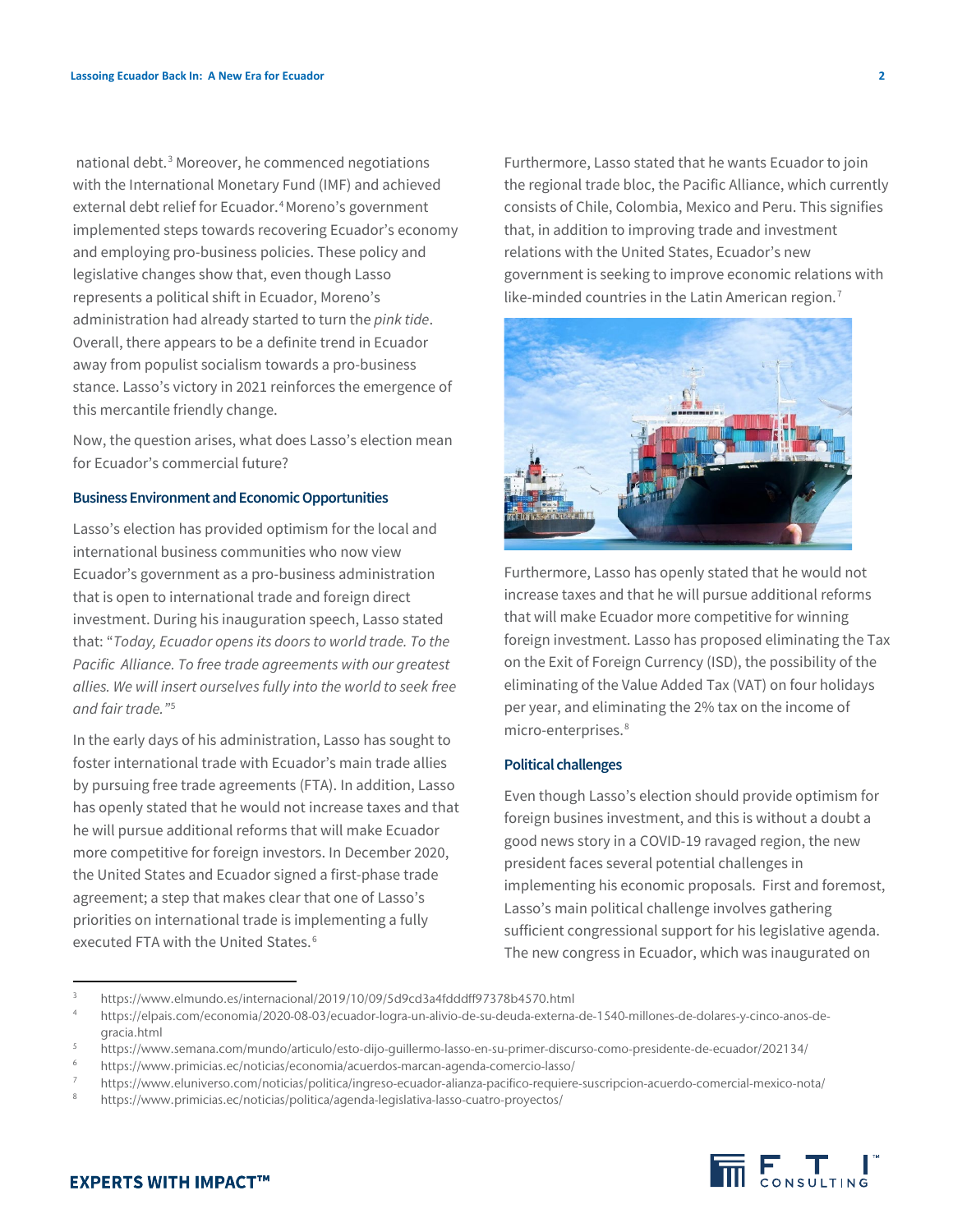May 14, is made up of 137 members and it is currently comprised of five main political blocs. The partisan bloc which holds the most sway is the *Correista* bloc which has 49 seats. The next bloc is led by the indigenous party, Pachakutik, which has 27 seats. Then follows the Izquierda Democratica party with 18 seats, the Partido Social Cristiano with 17 seats and lastly, CREO, Lasso's party, only has 12 seats in congress.<sup>[9](#page-2-0)</sup>

Since Lasso's party represents a clear minority, the most obvious risk in Ecuador is that Lasso's pro-investment, profree trade and neoliberal economic policies may not pass into legislation as they simply will not receive the required support in congress. In order for Lasso's policies and associated legislation to be enacted over the next four years, Lasso will have to robustly negotiate and find a middle ground with the other diverse blocs in congress.

The second political challenge that Lasso faces is related to possible political protests and social unrest. Ecuador in October of 2019 faced widespread protests after former president Moreno signed off austerity measures that eliminated the gasoline and diesel subsidy. Following this move, taxi and bus drivers, student groups, and thousands of indigenous people, led by the Confederation of Indigenous Nationalities of Ecuador (*Confederación de Nacionalidades Indígenas del Ecuador*- CONAIE), staged days of protest. On October 3, the government declared a state of emergency and mobilized military forces. [10](#page-2-1) The subsequent violence is still being formally investigated.

In addition, Ecuador's socio-political landscape may be affected by the ongoing protests that started in neighboring Colombia in May 2021. The protests were sparked by a tax reform presented by the government of President Ivan Duque to address underlying taxation system concerns and the economic malaise caused by the COVID-19 pandemic. The reform intended to raise the tax

burden to finance subsidies for the poorest families by lowering the income tax threshold and raising VAT. Nevertheless, this reform was met with angry opposition from both the Colombian congress and general population. [11](#page-2-2)

In combination with potential reactions to the recent razorthin Peruvian electoral result, there may be a regional domino effect whereby Colombia and Peruvian protests could influence and lead to eventual protests in Ecuador against the Lasso government. Even though the majority of the population in Ecuador elected Lasso, there is still widespread support for Correa and his left-wing agenda. Moreover, Lasso is being compared by some to Colombia's president Duque, as they are both right-wing leaders in the Andean region. [12](#page-2-3) This comparison to the unpopular Duque is being used by the opposition to fuel dissent against Lasso. Considering Ecuador's history with political protests and social unrest, combined with the current situation in the region, one of the major political risks Ecuador faces is possible new protests throughout the country. At the same time, the fear of these protests emerging and destabilizing his government may dissuade Lasso from implementing the difficult austerity measures necessary to save Ecuador from its post-COVID indebtedness.

Ecuador was the first country in Latin America to experience a significant viral outbreak during the global COVID-19 pandemic.<sup>[13](#page-2-4)</sup> According to the Ministry of Health in Ecuador, by June 8, 2021, Ecuador registered more than 432,000 cases of COVID-19 and more than 20,000 deaths. This ranks Ecuador as the country with the sixth highest number of cases in Latin America. [14](#page-2-5) Beyond affecting the health of Ecuador's population, the pandemic has also affected the health of Ecuador's economy. The pandemic caused a recession that resulted in an increase in poverty



-

<span id="page-2-0"></span><sup>9</sup> https://www.france24.com/es/minuto-a-minuto/20210514-nuevo-congreso-de-ecuador-se-instala-y-busca-definir-autoridades

<span id="page-2-1"></span><sup>10</sup> https://www.hrw.org/news/2020/04/06/ecuador-lessons-2019-protests

<span id="page-2-2"></span><sup>11</sup> https://www.lavanguardia.com/internacional/20210510/7442330/colombia-2021-chile-2019-protestas-cali-medellin.html<br>12 https://www.compane.com/compane.ty/vigle/sp.express/articula/accessive de.exuades.tree.la.vigteria.de.

<span id="page-2-3"></span><sup>12</sup> https://www.semana.com/semana-tv/vicky-en-semana/articulo/escenario-de-ecuador-tras-la-victoria-de-guillermo-lasso-se-puede-compararcon-la-carrera-presidencial-en-colombia/202109/

<span id="page-2-4"></span><sup>13</sup> https://www.forbes.com/sites/nathanielparishflannery/2020/09/21/political-risk-analysis-whats-ahead-for-ecuadors-economy-in-2021/?sh=465b4ad05445

<span id="page-2-5"></span><sup>14</sup> https://www.worldometers.info/coronavirus/